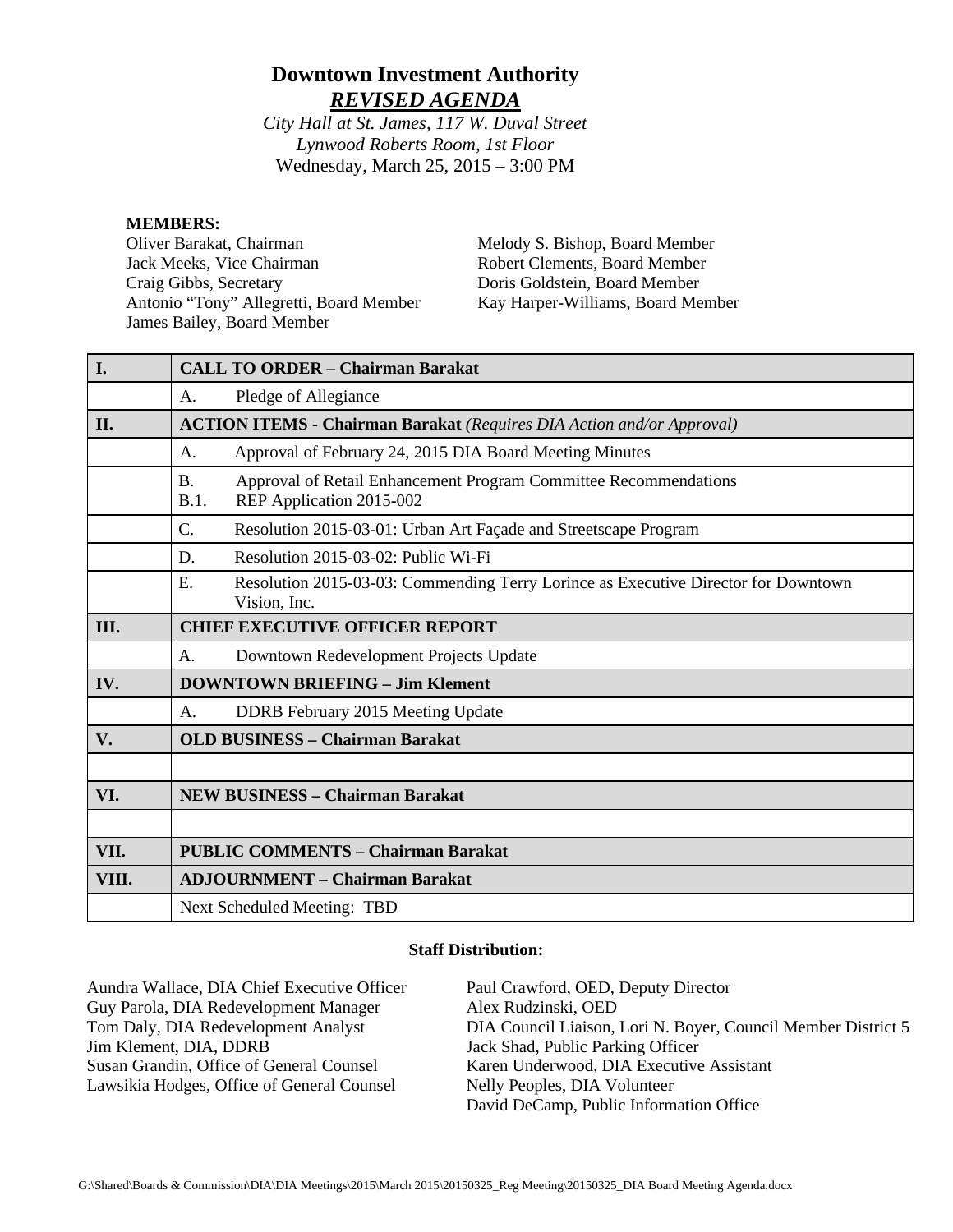

**Downtown Investment Authority Regular Meeting** 

**City Hall at St. James 117 West Duval St., Lynwood Roberts Room**

*Wednesday, March 25, 2015 - 3:00 p.m. DIA Regular MEETING MINUTES*

**Board Members Present:** Oliver Barakat, Chairman; Jack Meeks, Vice Chairman; Craig Gibbs; Secretary; Jim Bailey; Melody Bishop; Doris Goldstein and Kay Harper-Williams

**Board Members Absent:** Tony Allegretti and Robert Clements

**Office of General Counsel:** Lawsikia Hodges

**Council Member:** Lori Boyer

**Attendees:** Aundra Wallace, DIA Chief Executive Officer; Guy Parola, DIA Redevelopment Manager; Tom Daly, DIA Redevelopment Analyst; Jim Klement, DIA Development Coordinator; Jim Robinson, Department of Public Works Director; Terry Lorince DVI Executive Director; and Karen Underwood, DIA Executive Assistant

## **I. CALL TO ORDER**

Chairman Barakat convened the meeting the board members introduced themselves for the record.

## **II. ACTION ITEMS**

## **A. APPROVAL OF FEBRUARY 24, 2015 REGULAR MEETING MINUTES**

**A MOTION WAS MADE BY BOARD MEMBER MEEKS AND SECONDED BY BOARD MEMBER GIBBS APPROVING THE JANUARY 28, 2015 DIA REGULAR MEETING MINUTES AS AMENDED.** 

**THE MOTION PASSED UNANIMOUSLY 7-0.**

- **B. APPROVAL OF RETAIL ENHANCEMENT PROGRAM COMMITTEE RECOMMENDATIONS:**
- **1. REP APPLICATION 2015-002 –** Zodiac Grill, Inc. D.B.A. Zodiac Bar & Grill, Applicant Jeriees Ewais, Owner

**A MOTION WAS MADE BY BOARD MEMBER BAILEY AND SECONDED BY BOARD MEMBER MEEKS APPROVING APPLICATION 2015-002 GRANT FOR \$18,288 TO ZODIAC GRILL SUBJECT TO:**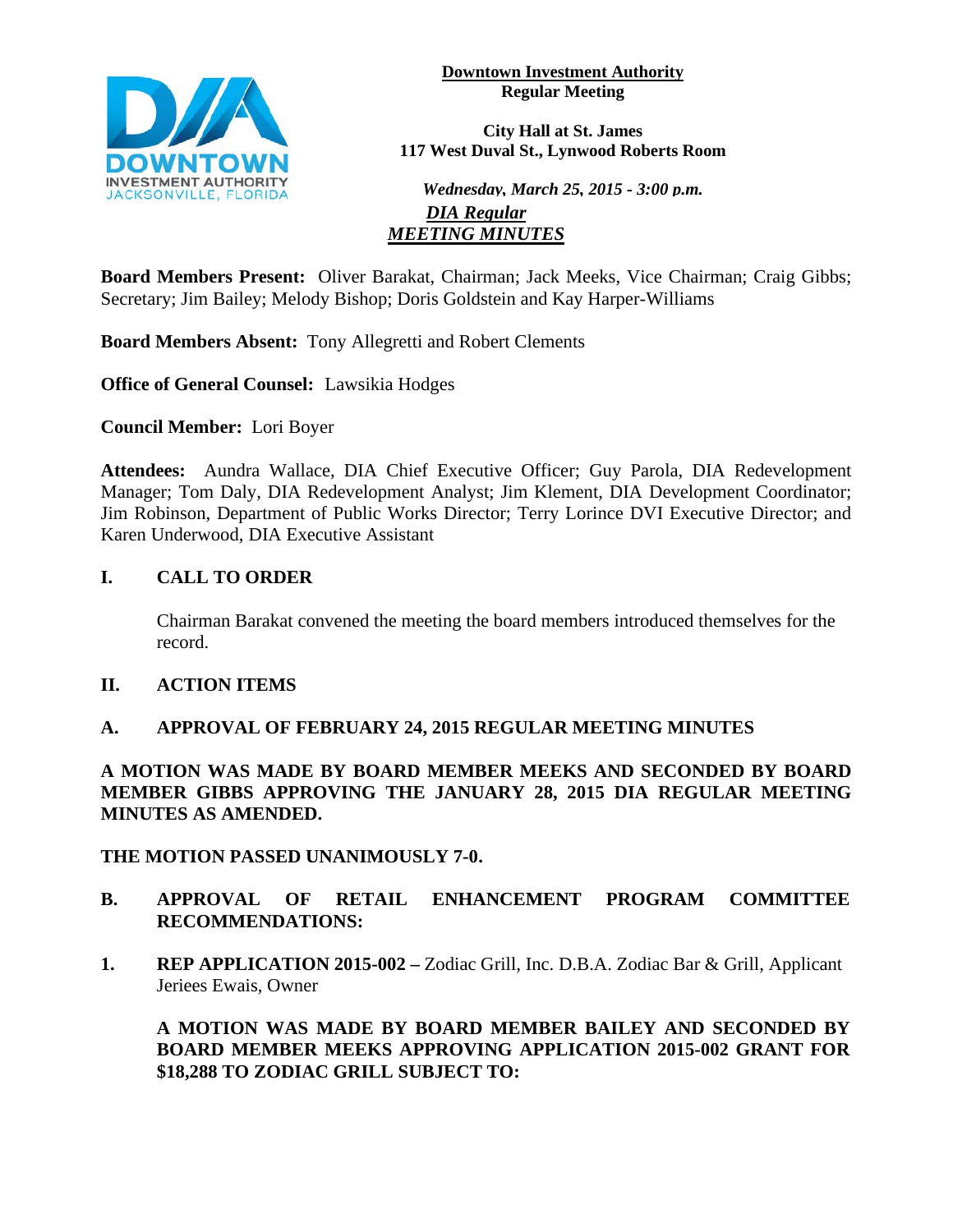- **1) Applicant to obtain appropriate permits within 6 months of final program document approval and executed agreements with DIA;**
- **2) Applicant to have all work completed within a 6 month period from final program document approval and executed agreements with DIA;**
- **3) Applicant may receive up to a 6 month period extension to comply with final program document approval and DIA executed agreements; and**
- **4) The forgivable loan will be secured by a personal guarantee of the tenant in the event of a default under the program or funding agreement.**

### **THE MOTION PASSED UNANIMOUSLY 7-0.**

### **C. RESOLUTION 2015-03-01 URBAN ART FAÇADE AND STREETSCAPE PROGRAM**

**CEO Wallace brought fourth Resolution 2015-03-01 and Exhibit A - Urban Art Façade and Streetscape Program Phased Budget.** 

**The Board Members raised questions regarding subsequent reviews at the end the three (3) phases.** 

**Christie Holechek, Director, Art in Public Places Program, Cultural Council was present to answer questions from the board members. She stated that each phase will have an Art selection panel.** 

**Any new structures will require DDRB Review.**

**CEO Wallace stated that the Urban Art Façade was listed as one of the 1st year projects in the BID Plan.** 

**A MOTION WAS MADE BY BOARD MEMBER GIBBS AND SECONDED BY BOARD MEMBER BAILEY APPROVING RESOLUTION 2015-03-01 ALLOCATING \$406,000 IN GRANT PROCEEDS TO SUPPORT AN URBAN ART FAÇADE AND STREETSCAPE PROGRAM; AND INSTRUCTING THE CHIEF EXECUTIVE OFFICER OF THE DIA TO NEGOTIATE AND EXECUTE AN AGREEMENT WITH THE CULTURAL COUNCIL OF GREATER PURSUANT TO THE URBAN ART FAÇADE AND STREETSCAPE PROGRAM IDENTIFIED IN THE NORTHBANK AND SOUTHSIDE COMMUNITY REDEVELOPMENT AREA ("CRA") PLANS FOR DOWNTOWN JACKSONVILLE, FLORIDA** 

## **PUBLIC COMMENTS**

• **Bruce Fouraker**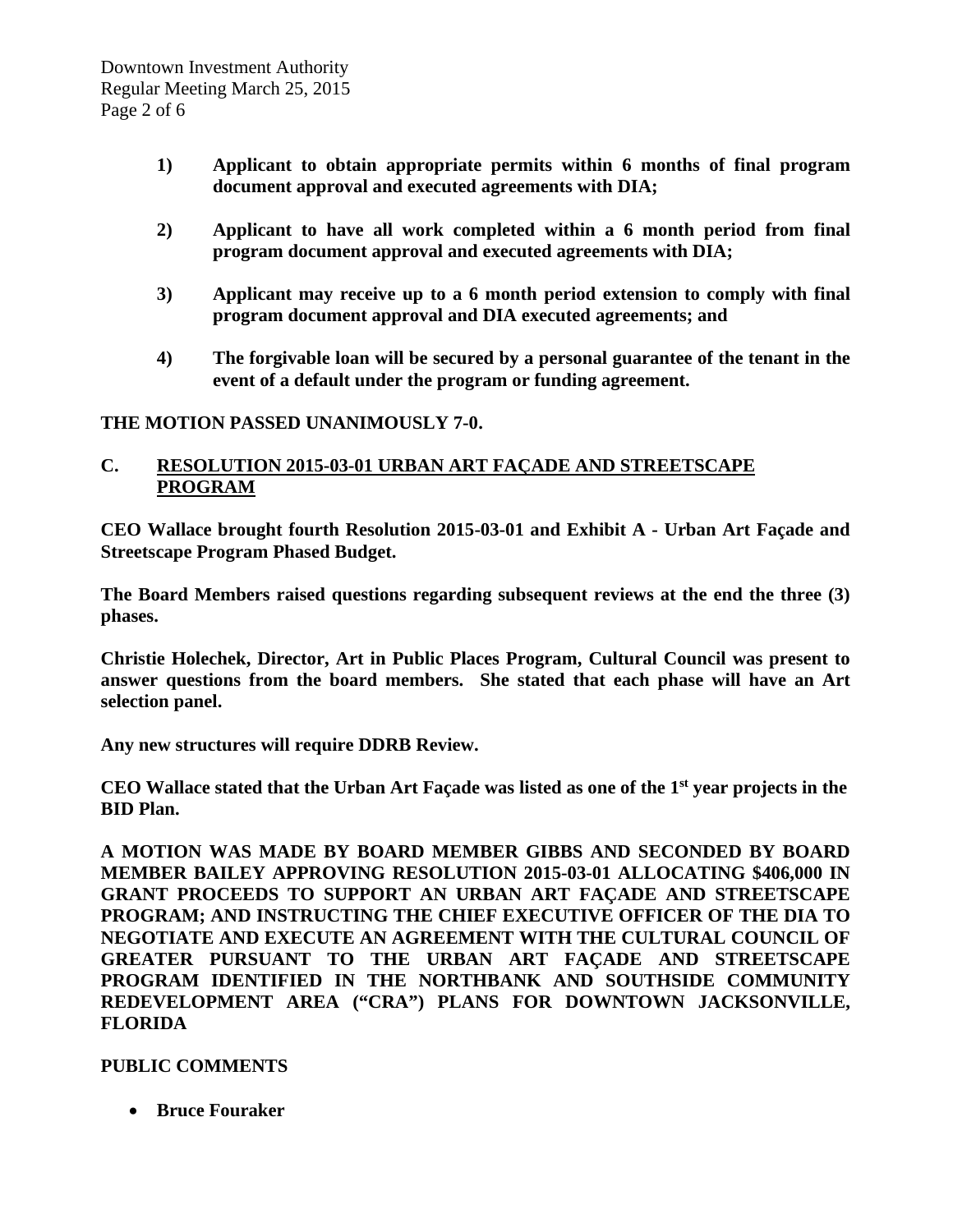Downtown Investment Authority Regular Meeting March 25, 2015 Page 3 of 6

**A MOTION WAS AMENDED BY BOARD MEMBER MEEKS AND SECONDED BY BOARD MEMBER HARPER-WILLIAMS APPROVING RESOLUTION 2015-03-01 ALLOCATING \$406,000 IN GRANT PROCEEDS TO SUPPORT AN URBAN ART FAÇADE AND STREETSCAPE PROGRAM INCLUDING (1) ONE DIA BOARD MEMBER ON THE ART SELECTION PANEL.** 

**THE MOTION PASSED UNANIMOUSLY 7-0** 

**Ms. Holecheck stated that the Cultural Council is working with JTA as a partner on the Skywall project and will follow-up with the recommendation from the DIA Board to the JTA.** 

**A MOTION WAS AMENDED BY BOARD MEMBER GOLDSTEIN AND SECONDED BY BOARD MEMBER MEEKS RECOMMENDING THAT THE CULTURAL COUNCIL SHALL BE ADVISED TO SEEK THE AVAILABILITY OF TRANSIT FUNDS AND OTHER SOURCES OF AVAILABLE FUNDS FOR THE SKYWAY WALL PROJECT AND THAT ANY SAVINGS THAT IS REALIZED MAY BE APPLIED TO THE JAMES WELDON MEMORIAL PROJECT OR OTHER PROJECTS.** 

**THE MOTION PASSED UNANIMOUSLY 7-0**

**THE MOTION WAS ADOPTED AFTER FURTHER DISCUSSION.** 

**A MOTION WAS MADE BY BOARD MEMBER MEEKS AND SECONDED BY BOARD MEMBER GOLDSTEIN APPROVING 2015-03-01 AS AMENDED.** 

**THE MOTION PASSED UNANIMOUSLY 7-0** 

#### **D. RESOLUTION 2015-03-02: PUBLIC WI-FI DOWNTOWN**

**CEO Wallace brought forth a Memo and Resolution 2015-03-02 to expand the Downtown free wireless internet access in several areas of Downtown.** 

**A MOTION WAS MADE BY BOARD MEMBER MEEKS AND SECONDED BY BOARD MEMBER HARPER-WILLIAMS APPROVING RESOLUTION 2015-03-02 ALLOCATING EIGHTY THOUSAND DOLLARS (\$80,000.00) FROM THE DOWNTOWN ECOMONIC DEVELOPMENT FUND FOR A PUBLIC WI-FI DOWNTOWN PROGRAM IDENTIFIED IN THE NORTHBANK AND SOUTHSIDE COMMUNITY REDEVELOPMENT AREA ("CRA") PLANS FOR DOWNTOWN JACKSONVILLE, FLORIDA; AND AUHORIZING THE CEO TO PROCURE, NEGOTIATE, AND EXECUTE CONTRACTS TO COMPLETE THE DOWNTOWN WIFI PROGRAM.** 

**THE MOTION PASSED UNANIMOUSLY 7-0**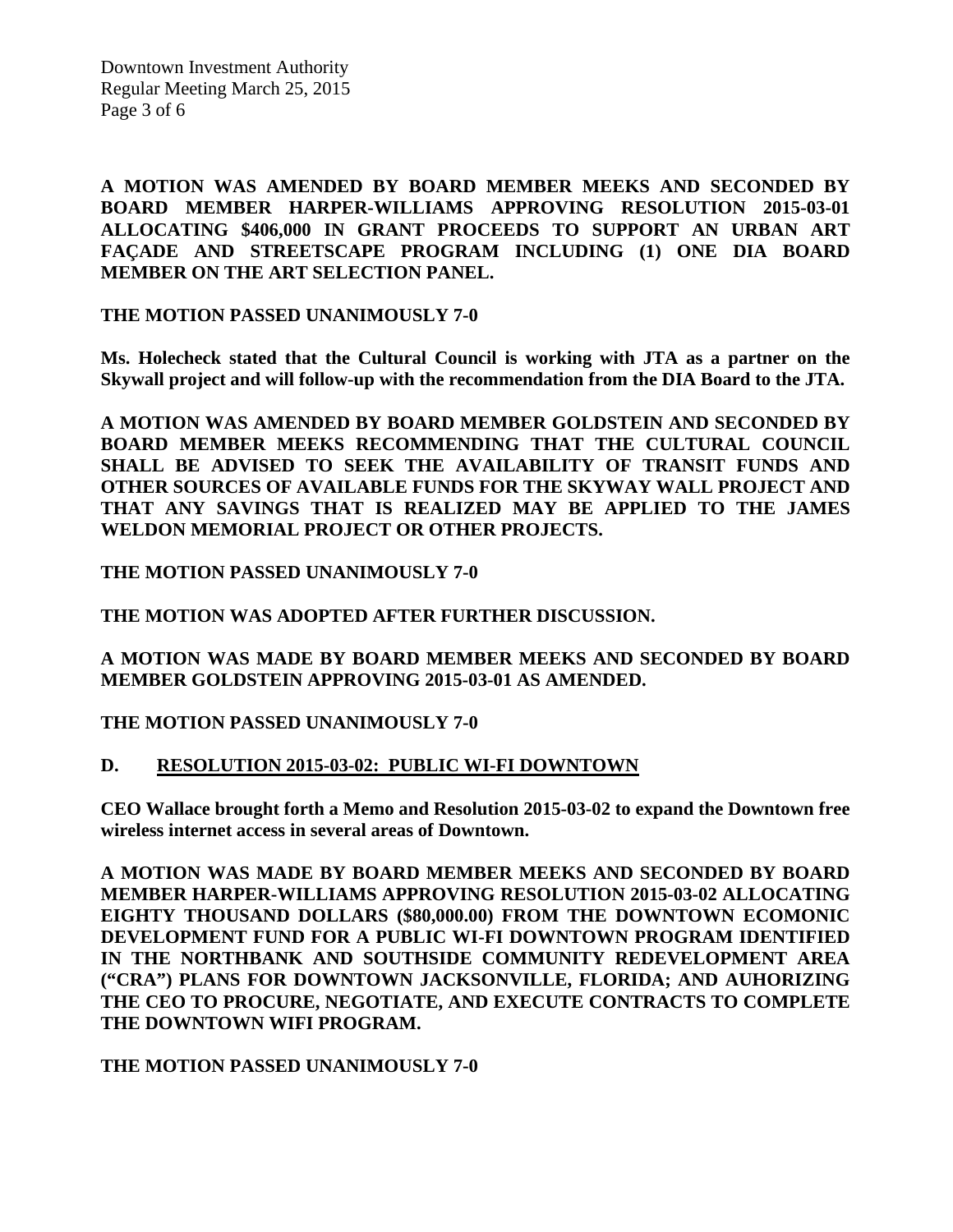### **E. RESOLUTION 2015-03-03: COMMENDING TERRY LORINCE AS EXECUTIVE DIRECTOR FOR DOWNTOWN VISION**

**CEO Wallace read into the record Resolution 2015-03-03**

### **PUBLIC COMMENTS**

- **Joe Snowberger**
- **John Nooney**

**A MOTION WAS MADE BY BOARD MEMBER GIBBS AND SECONDED BY BOARD MEMBER BISHOP COMMENDING AND RECOGNIZING THE CONTRIBUTIONS OF TERRY LORINCE FOR HER YEARS OF DEDICATED SERVICE AS THE FIRST EXECUTIVE DIRECTOR OF DOWNTOWN VISION, INC. ('DVI") FROM 2001-TO 2015.** 

#### **THE MOTION PASSED UNANIMOUSLY 7-0.**

**Terry Lorince thanked the board and stated that this was the perfect time for her to retire because of the DIA's accomplishments.** 

**Council Member Boyer stated that the incentive package for the Hotel on Riverside Avenue and the Hallmark request will be before City Council. She noted that she will depart from the DIA's requested approval.** 

## **III. CHIEF EXECUTIVE OFFICER REPORT**

#### Downtown Redevelopment Projects Update

CEO Wallace provided an update to the board on the following downtown projects.

- **Jacksonville Landing RFP's**
- **Shipyards**
- **Old City Hall Annex, Old Courthouse and the Parking lot**
- **Laura Street Trio/Barnett**
- **Riverplace Road Diet – Guy Parola**

#### Governance Committee Update

Board Member Gibbs updated the board on the status of the March  $12<sup>th</sup>$  Governance committee meeting. Diane Moser, Division Chief of Talent Management in Employee Services Department provided handouts and went over the standard routine process to establish a grading process for CEO Wallace.

The committee recommended that Chairman Barakat draft an accommodation letter to be filed into CEO Wallace's personnel file and later develop a set of standards for a future performance review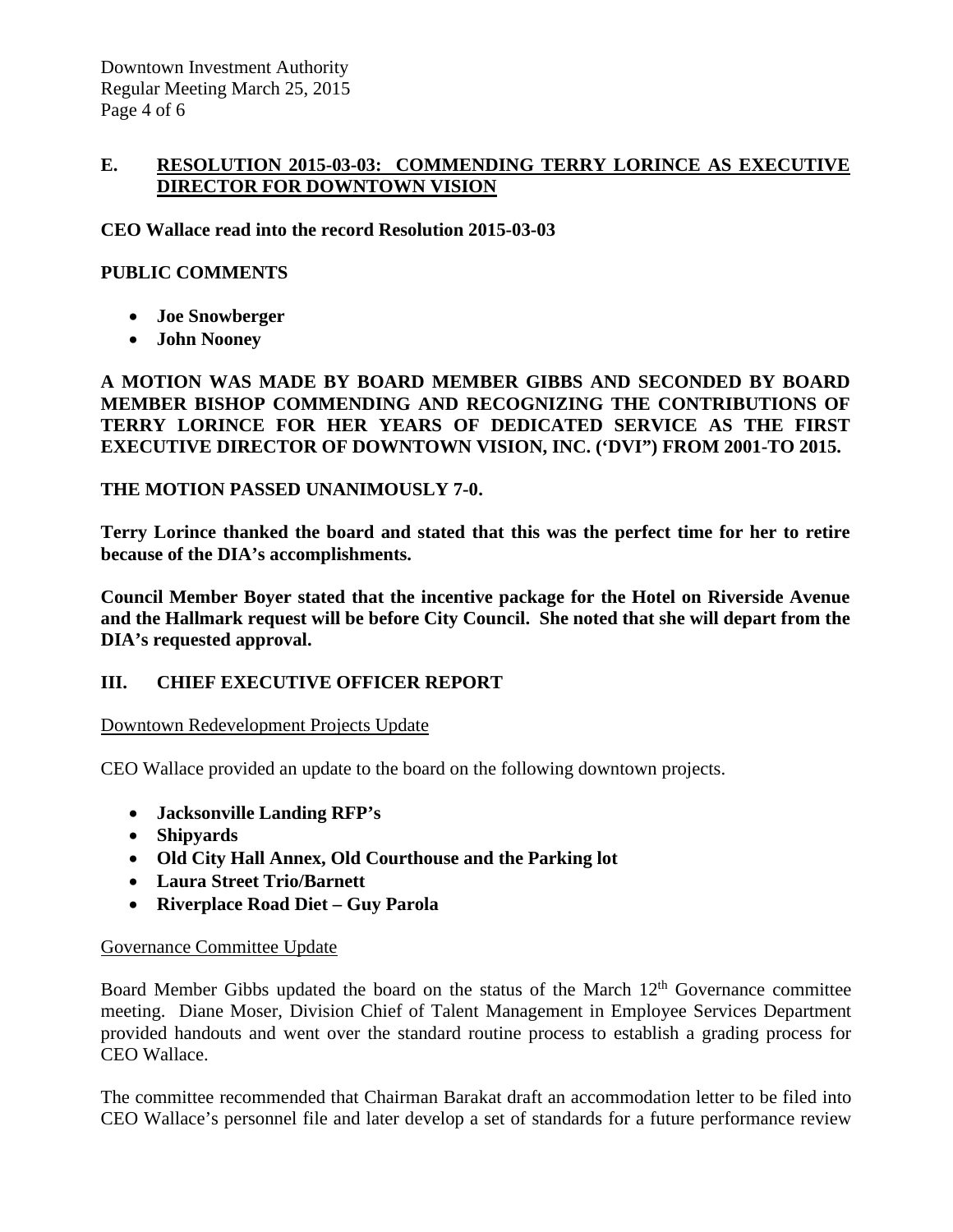Downtown Investment Authority Regular Meeting March 25, 2015 Page 5 of 6

in approximately six (6) months from today. Lastly, the committee will move toward formulating contract for the CEO.

Chairman Barakat stated that he will work on the accommodation letter and requested feedback for the DIA staff performance at the next board meeting.

Board Member Bishop inquired about the status of one (1) DIA Board Member appointed positon.

Lawsikia Hodges referenced 6.5 of the DIA Bylaws. The Chairman may notify the Mayor and request that member be relieved from his/her duties.

## **IV. DOWNTOWN BRIEFING**

Jim Klement provided the DDRB update and there was no meeting scheduled in March 2015.

## **V. OLD BUSINESS**

- Board Member Bishop stated that a request has been made from 2 different sources that anything pertaining to One Spark that it is refers to existing retails, including restaurants within downtown. She requested that the board cause the One Spark website refer to the DVI sites. If a map is given out that One Spark also handout maps at the same time.
- Chairman Barakat reported that their needs to be a discussion about any modifications of the Retail Enhancement plan. CEO Wallace responded that the committee will discuss the modifications at the next retail enhancement meeting. Board Member Bailey commented that there have been a lot of positive activities and the committee will review what could be done to keep fine tuning the program. He is not sure that the committee will be ready in April for a modification of the Ordinance.
- Chairman Barakat left the meeting at 5:06 p.m.
- Board Member Goldstein suggested a two-staged approach if the board did not want to deal with the modifying the current legislation. She suggested that on trial basis the committee could develop a set of standards that would apply to those who meet the 25 point minimum, so when scoring, the standard will be applied in a statute that requires the applicant to receive at least 25 points and then articulate some particular things upon reviewing the application once they reach the later stage of review. Vice Chairman Meeks invited Board Member Goldstein to attend the committee meetings. She suggested rather than voting it up or down at the committee's discretion, to create some additional standards or articulate what exactly the board is using the program to try to promote in downtown development. Lawsikia Hodges quoted the steps and stated it was possible for the committee to accomplish what Board Member Goldstein is recommending or make decisions of the scoring system on a case-by-case basis.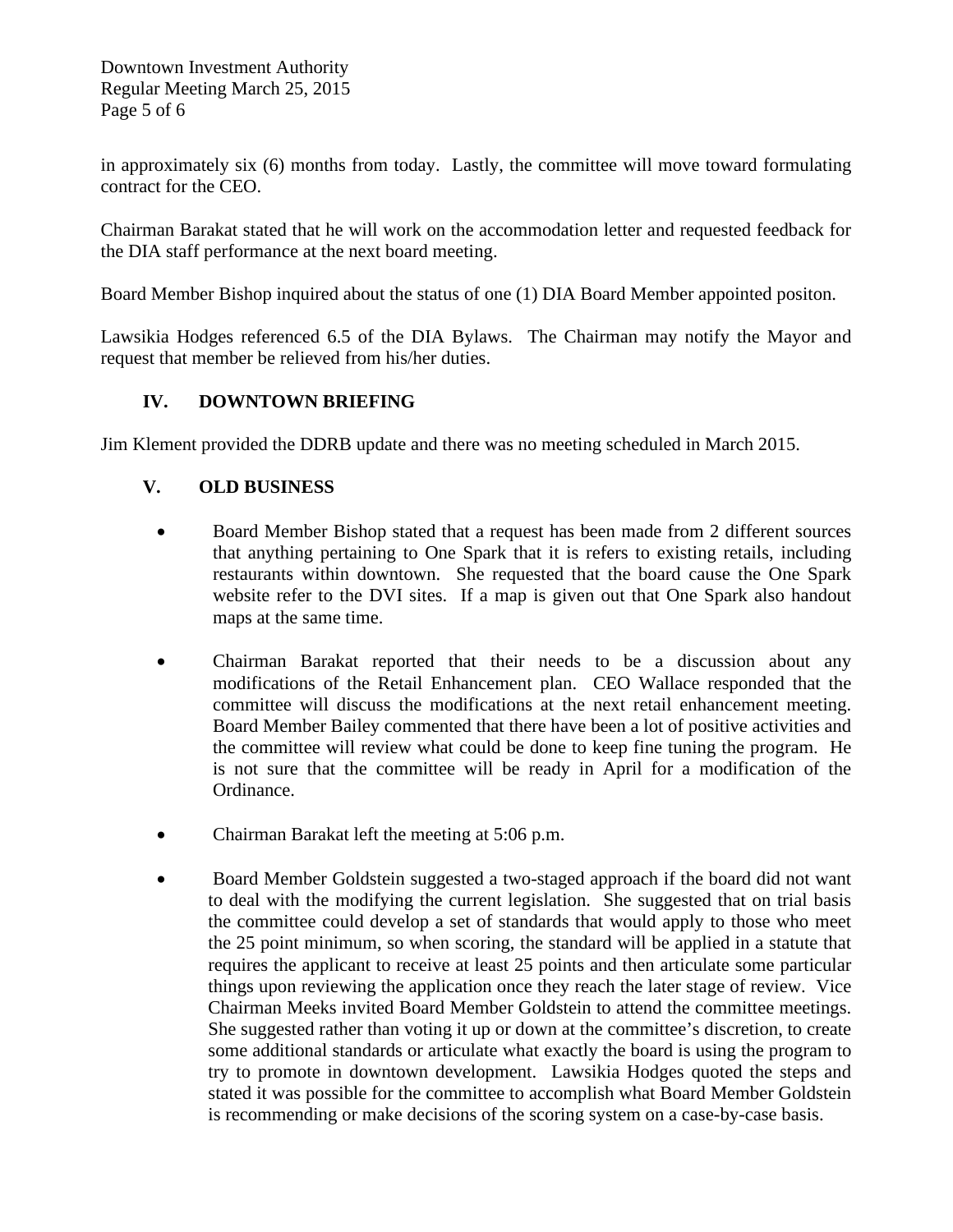### **VI. NEW BUSINESS**

• Board Member Bishop stated that the DDRB guidelines needed to be adjusted sooner than later. She recommended having a committee established to review the guidelines. Vice Chairman Meeks recommended for this item to be placed on the agenda at the next regular scheduled meeting under new business to deal with the revisions to the design guidelines. He also asked if she could email her suggestions to Chairman Barakat and CEO Wallace.

## **VII. PUBLIC COMMENTS**

Public speaker cards on file with the Downtown Investment Authority.

## **VIII. ADJOURNMENT**

Chairman Barakat adjourned the meeting at approximately 5:34 p.m.

*The written minutes for this meeting are only an overview of what was discussed. For verbatim comments of this meeting, an audio CD is available upon request. Please contact Karen Underwood, at (904) 630-3492, or by email at karenu@coj.net.*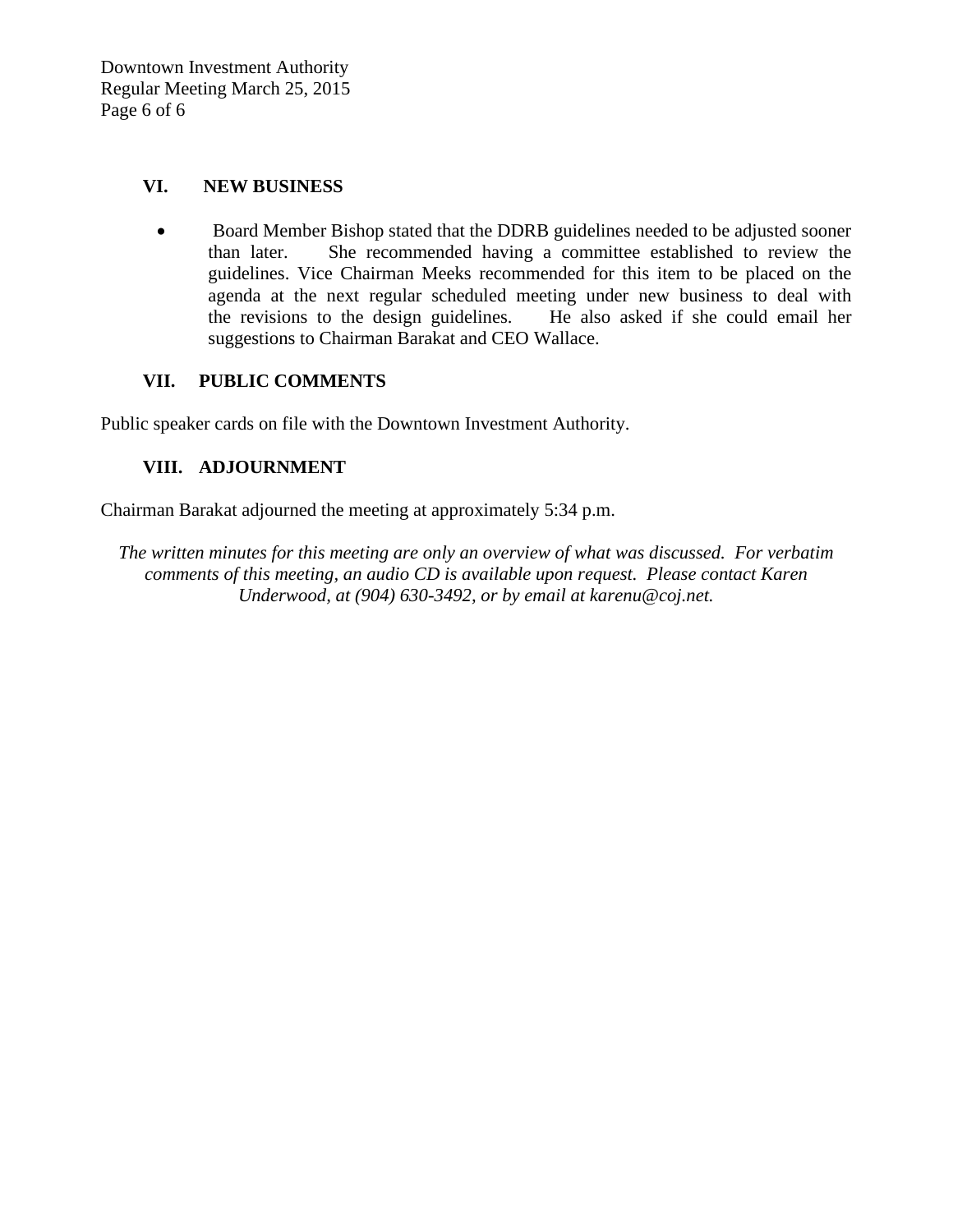#### **RESOLUTION 2015-03-01**

**A RESOLUTION OF THE DOWNTOWN INVESTMENT AUTHORITY ALLOCATING FOUR HUNDRED AND SIX THOUSAND DOLLARS (\$406,000.00) IN GRANT PROCEEDS TO SUPPORT AN URBAN ART FAÇADE AND STREETSCAPE PROGRAM; AND INSTRUCTING THE CHIEF EXECUTIVE OFFICER OF THE DIA TO NEGOTIATE AND EXECUTE AN AGREEMENT WITH THE CULTURAL COUNCIL OF GREATER JACKSONVILLE PURSUANT TO THE URBAN ART FAÇADE AND STREETSCAPE PROGRAM IDENTIFIED IN THE NORTHBANK AND SOUTHSIDE COMMUNITY REDEVELOPMENT AREA ("CRA") PLANS FOR DOWNTOWN JACKSONVILLE, FLORIDA.**

**WHEREAS**, the Downtown Investment Authority ("DIA") has been designated by the City of Jacksonville as the Community Redevelopment Agency for community redevelopment areas within the boundaries of Downtown pursuant to Ordinance 2012-364-E, and further granted authorities via Ordinance 2014-0560; and

**WHEREAS,** an Urban Art Façade and Streetscape Program is included as part of the North Bank Downtown and Southside CRA Plans for Downtown Jacksonville, Florida; and

**WHEREAS,** the North Bank Downtown and Southside CRA Plans are included as part of the Business Investement and Development Plan ("BID"); and

**WHEREAS,** Ordinance 2014-0560 appropriated \$2,595,723 from the Downtown Economic Development Fund to fund projects, programs, and activities identified within the BID; and

**WHEREAS,** it is the desire of the City of Jacksonville to create a vibrant and dynamic downtown; and

**WHEREAS,** the Cultural Council of Greater Jacksonville administers the City's Art In Public Places program pursuant to s. 126.909, Jacksonville Code of Ordinances; and

**WHEREAS,** the DIA finds that the Cultural Council of Greater Jacksonville is the appropriate agency to administer the Urban Art Façade and Streetscape Program.

**BE IT RESOLVED,** by the Downtown Investment Authority:

**Section 1.** The DIA finds that the recitals set forth above are true and correct and are incorporated herein by this reference.

**Section 2.** The DIA authorizes its Chief Executive Officer to enter negotiate and enter into an agreement with the Cultural Council of Greater Jacksonville for an amount not to exceed four hundred and sixthousand dollars (\$406,000.00).

**Section 3.** The Urban Art Façade and Streetscape Program shall proceed in accordance with Exhibit 'A' *Urban Art Façade and Streetscape Program Phased Budget* and Exhibit 'B' *Urban Art Façade and Streetscape Program Phasing.*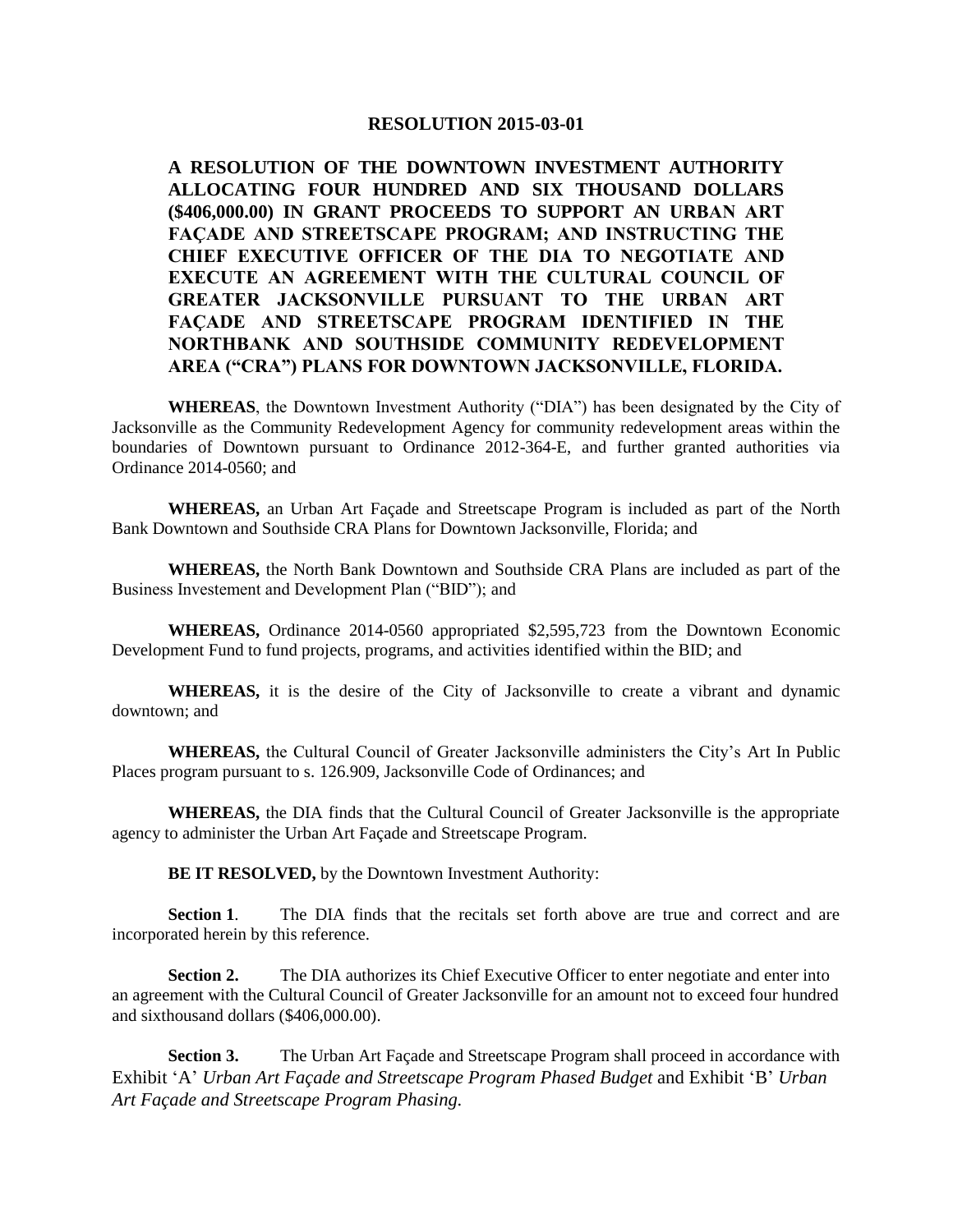## RESOLUTION 2015-03-01 PAGE 2

\_\_\_\_\_\_\_\_\_\_\_\_\_\_\_\_\_\_\_\_\_\_ \_\_\_\_\_\_\_\_\_\_\_\_\_\_\_\_\_\_\_\_\_\_\_\_\_\_\_\_\_\_\_\_\_\_\_\_\_\_

**Section 4.** This resolution shall become effective upon its approval by the DIA this  $25<sup>th</sup>$  day of March, 2015.

WITNESS: Downtown Investment Authority

Oliver Barakat, Chairman

VOTE: In Favor: \_\_\_\_\_\_\_\_ Opposed: \_\_\_\_\_\_\_\_ Abstained: \_\_\_\_\_\_\_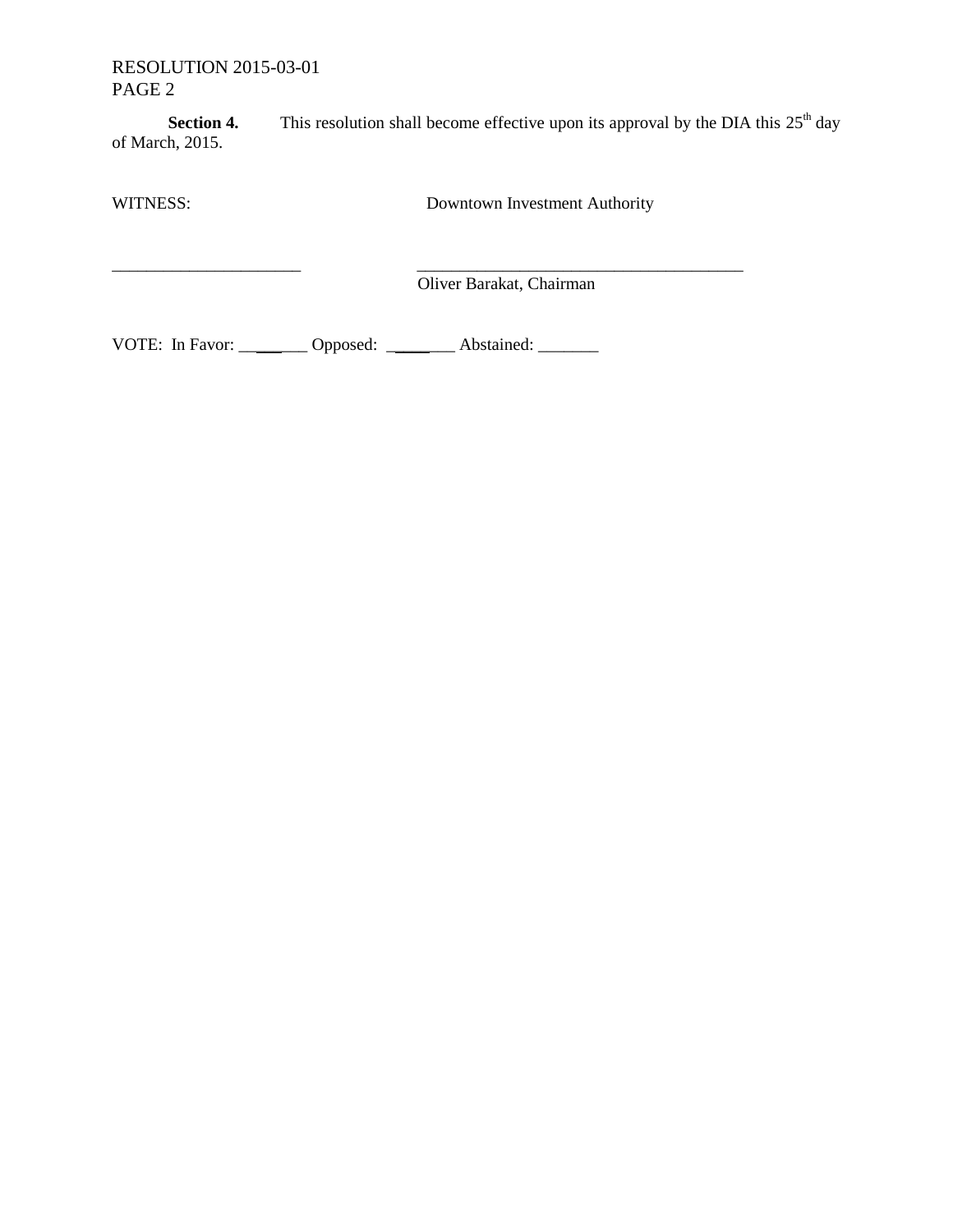#### RESOLUTION 2015-03-01 EXHIBIT A URBAN ART FAÇADE AND STREETSCAPE PROGRAM PHASED BUDGET

| <b>Phase</b> | <b>Project Types</b>                                                                                                                                                                      | <b>Phase Budget</b> |
|--------------|-------------------------------------------------------------------------------------------------------------------------------------------------------------------------------------------|---------------------|
|              |                                                                                                                                                                                           |                     |
| Phase 1      | <b>Skyway Walls</b><br>$\bullet$<br><b>Utility Boxes</b><br>$\bullet$<br><b>Bike Racks</b><br>$\bullet$<br><b>Street Furnishings</b><br><b>Outdoor Sculpture</b><br>$\bullet$             | \$180,750.          |
| Phase 2      | <b>Utility Boxes</b><br>$\bullet$<br><b>Bike Racks</b><br>$\bullet$<br><b>Street Furnishings</b><br>$\bullet$<br><b>Duval Walls</b><br>$\bullet$<br><b>Outdoor Sculpture</b><br>$\bullet$ | \$139,625.          |
| Phase 3      | <b>Utility Boxes</b><br>٠<br><b>Bike Racks</b><br>$\bullet$<br><b>Street Furnishings</b><br>$\bullet$<br><b>Duval Walls</b><br>$\bullet$<br>James Weldon Johnson Memorial                 | \$85,625.           |
| <b>TOTAL</b> |                                                                                                                                                                                           | \$406,000.          |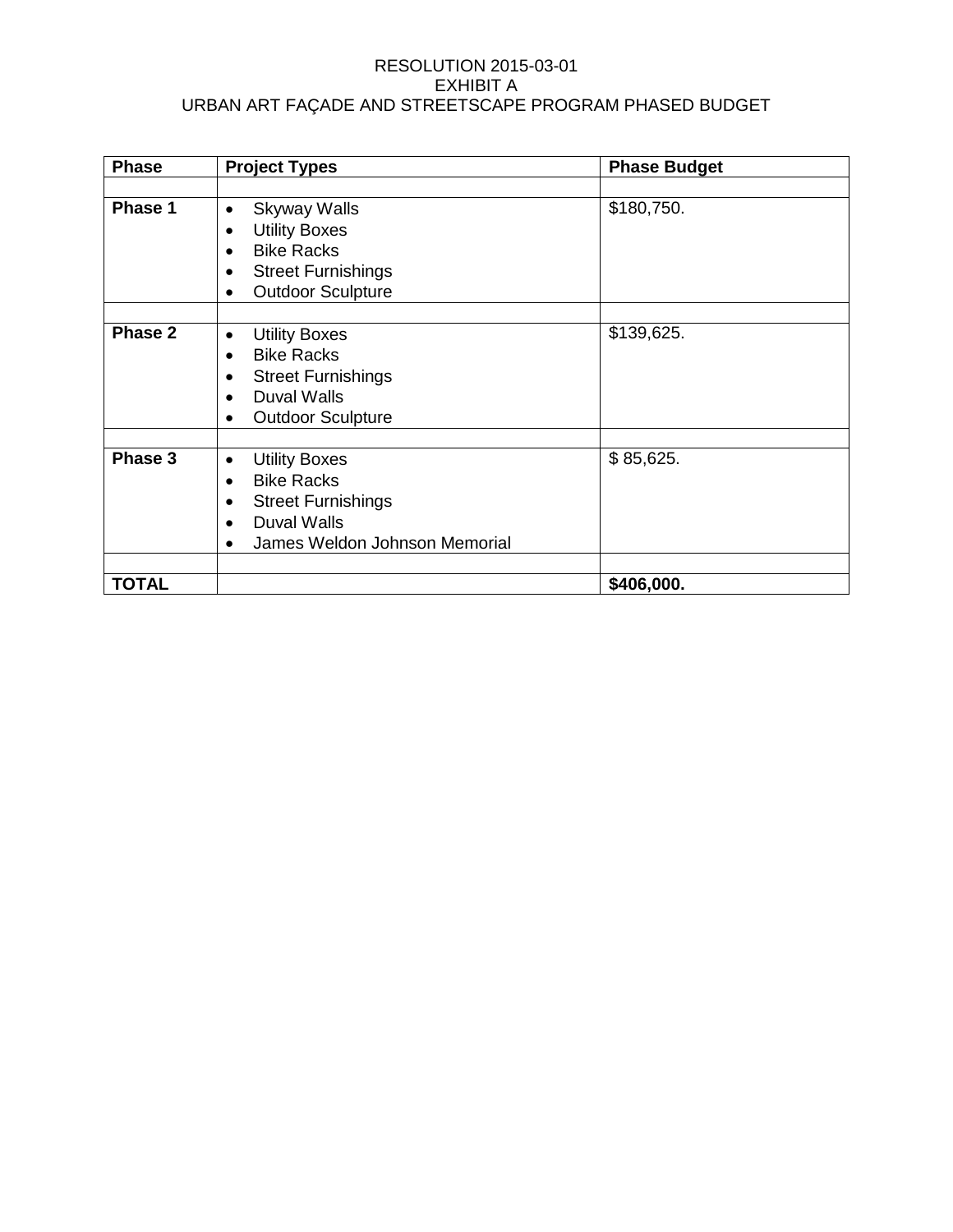## RESOLUTION 2015-03-01 EXHIBIT 'B' URBAN ART FAÇADE AND STREETSCAPE PROGRAM PHASING.

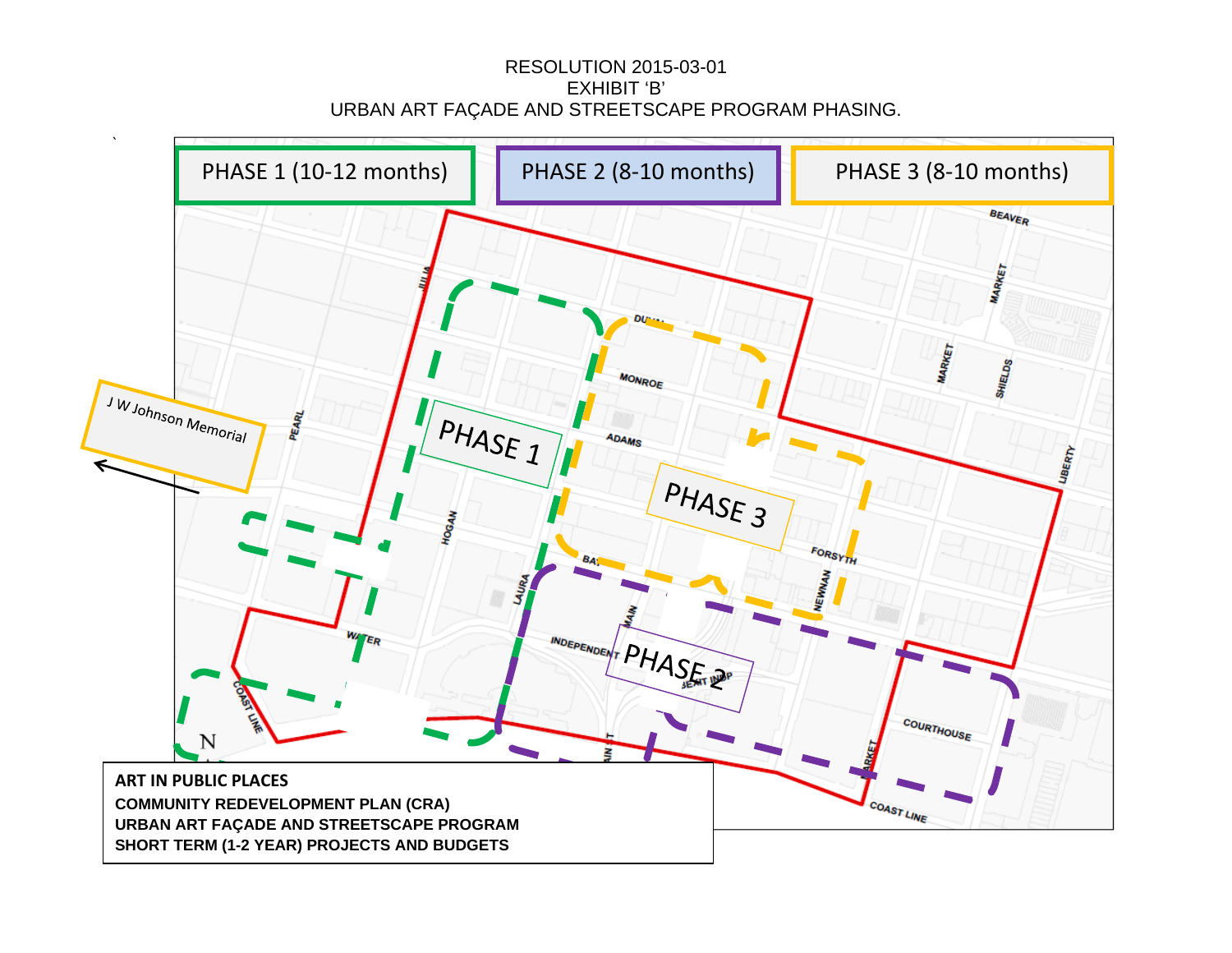#### **RESOLUTION 2015-03-02**

**A RESOLUTION OF THE DOWNTOWN INVESTMENT AUTHORITY ALLOCATING EIGHTY THOUSAND DOLLARS (\$80,000.00) FROM THE DOWNTOWN ECONOMIC DEVELOPMENT FUND FOR A PUBLIC WI-FI DOWNTOWN PROGRAM IDENTIFIED IN THE NORTHBANK AND SOUTHSIDE COMMUNITY REDEVELOPMENT AREA ("CRA") PLANS FOR DOWNTOWN JACKSONVILLE, FLORIDA; AND AUTHORIZING THE CEO TO PROCURE, NEGOTIATE, AND EXECUTE CONTRACTS TO COMPLETE THE DOWNTOWN WI-FI PROGRAM.**

**WHEREAS**, the Downtown Investment Authority ("DIA") has been designated by the City of Jacksonville as the Community Redevelopment Agency for community redevelopment areas within the boundaries of Downtown pursuant to Ordinance 2012-364-E, and further granted authorities via Ordinance 2014-0560; and

**WHEREAS,** Ordinance 2014-0560 appropriated \$2,595,723 from the Downtown Economic Development Fund to fund projects, programs, and activities identified within the Business Investment and Development Plan BID; and

**WHEREAS,** the implementation of a permanent Downtown Wi-Fi system is included as part of the BID; and

**WHEREAS,** Jacksonville desires to create a digitally connected Downtown in order to be competitive in attracting and retaining residences and business within Downtown.

**BE IT RESOLVED,** by the Downtown Investment Authority:

**Section 1.** The DIA finds that the recitals set forth above are true and correct and are incorporated herein by this reference.

**Section 2.** The DIA appropriates eighty thousand dollars (\$80,000.00) for public Wi-Fi.

**Section 3.** The DIA authorizes the CEO to procure the products and services needed to complete the project, in accordance with the City of Jacksonville Procurement Code, Chapter 126 Jacksonville Ordinance Code; and to execute and negotiate all contracts, agreements, and other documents needed to complete the Downtown Wi-Fi Program.

**Section 4.** This resolution shall become effective upon its approval by the DIA this  $25<sup>th</sup>$  day of March, 2015.

(the remainder of this page left intentionally blank)

WITNESS: Downtown Investment Authority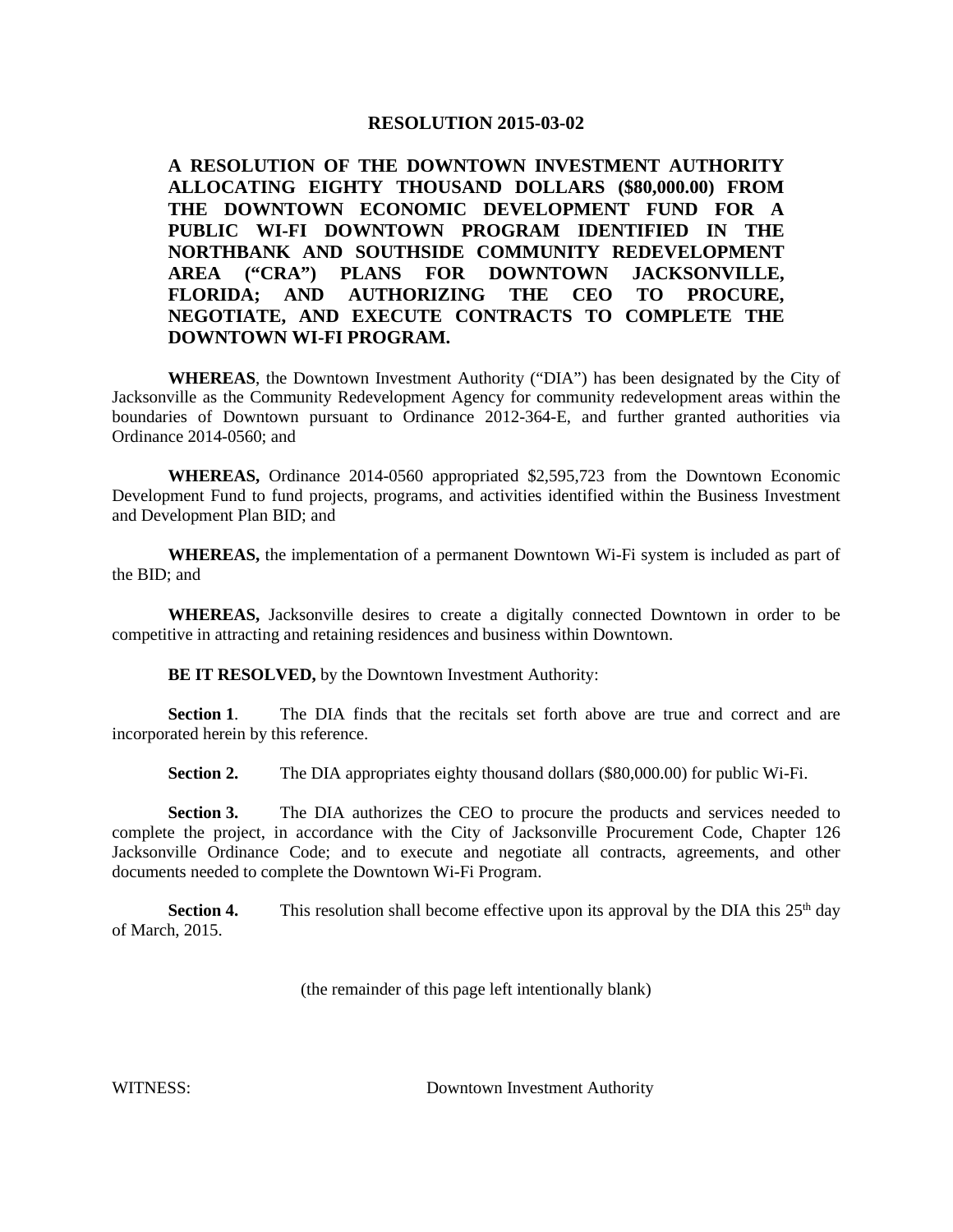## RESOLUTION 2015-03-02 PAGE 2

\_\_\_\_\_\_\_\_\_\_\_\_\_\_\_\_\_\_\_\_\_\_ \_\_\_\_\_\_\_\_\_\_\_\_\_\_\_\_\_\_\_\_\_\_\_\_\_\_\_\_\_\_\_\_\_\_\_\_\_\_ Oliver Barakat, Chairman

VOTE: In Favor: \_\_\_\_\_\_\_\_ Opposed: \_\_\_\_\_\_\_\_ Abstained: \_\_\_\_\_\_\_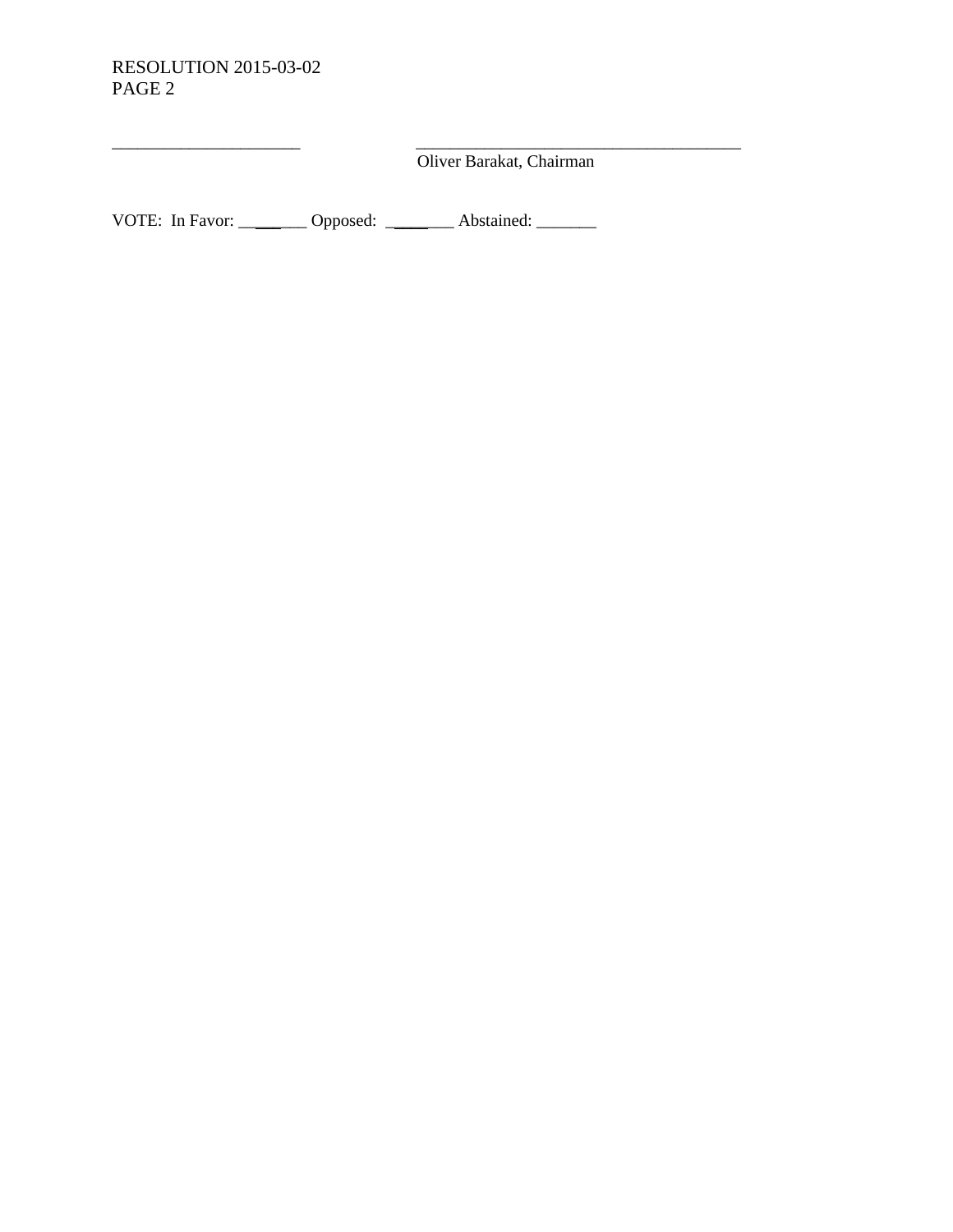#### **RESOLUTION 2015-03-03**

### **A RESOLUTION OF THE DOWNTOWN INVESTMENT AUTHORITY ("DIA") COMMENDING AND RECOGNIZING THE CONTRIBUTIONS OF TERRY LORINCE FOR HER YEARS OF DEDICATED SERVICE AS THE FIRST EXECUTIVE DIRECTOR OF DOWNTOWN VISION, INC. ("DVI") FROM 2001 TO 2015.**

**WHEREAS**, the Downtown Investment Authority honors and commends Mrs. Terry Lorince for her exceptional dedication to the City of Jacksonville, the Downtown and its ongoing renaissance; and

**WHEREAS,** during her 14-year tenure as executive director, Terry Lorince has led Downtown Vision, Inc. in numerous accomplishments including:

- Advocating for development and improvements in the core of Downtown, including the riverfront and historic preservation;
- Making Downtown Jacksonville cleaner, safer and friendlier through a seven-day-a-week Ambassador service;
- Marketing Downtown Jacksonville to developers, and individuals interested in living and working Downtown;
- Leasing space to artists through the Off the Grid initiative;
- Holding a co-working demonstration with the group that would go on to found CoWork Jax; and
- Implementing award-winning special events and promotions such as the First Wednesday Art Walk, Downtown's first Farmers Market, Eat Up Downtown, the Out to Lunch concert series, Movies in the Park, and the Historic Church Tour

**WHEREAS,** as the first Executive Director of DVI, in 2012 the Jacksonville Business Journal named Ms. Lorince a Woman of Influence; and

**WHEREAS**, during her tenure, Ms. Lorince served as a board member of the International Downtown Association from 2003-2009; and

**WHEREAS,** in 2010 the Florida Times Union name Mrs. Lorince one of the ten (10) Jacksonville business people to watch; and

**WHEREAS,** in 2012 Ms. Lorince was awarded the Jesse B. Smith Community Service Award by the Northeast Florida chapter of the National Association of Industrial and Office Properties in recognition of her commitment and service to the office and industrial real estate community in Northeast Florida; and

**WHEREAS**, during her tenure, Ms. Lorince was a founding board member of Friends of Hemming Park, board member of the Florida Theatre, and a member of the Executive Committee of the North Florida Chapter of the Urban Land Institute; and